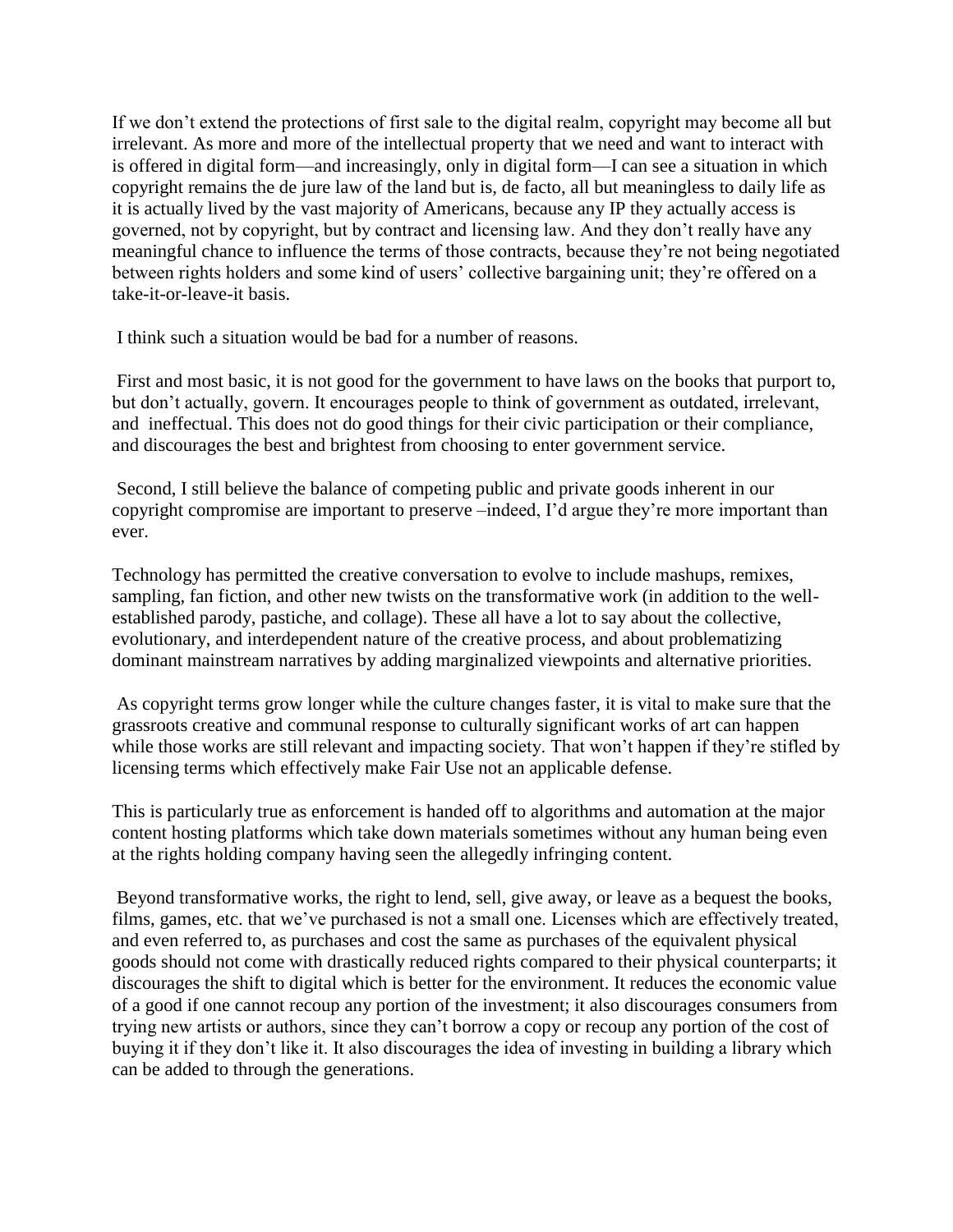Meanwhile, purchasing used books, movies, music, etc. has been an important source of information, entertainment, and, in light of recent research on fiction and the development of empathy, emotional stimulation, to the young and the poor for generations; to drastically reduce their availability is not only harmful to the would-be seller but to the would-be buyer as well.

It is even a loss to scholarship: Scholars routinely study the personal libraries of famous figures to see not only their marginalia but what influenced them and when, but that data will be lost if it is only held on obsolete devices and the servers of companies which have no reason to keep it even if they don't themselves go out of business.

It also causes harm to schools, universities, libraries, charity shops, and other frequent beneficiaries of donated books, all of which can no longer receive either direct benefit of owning and lending the titles for the education of their users or indirect benefit of reselling them to raise funds which can be used for operating expenses, capital improvements, or to purchase other intellectual property which is more needed by their users.

Full disclosure, I am currently an editor at *Library Journal* -- though these comments represent only my personal opinion, not *LJ*'s -- so I do receive some indirect benefit (in the form of job security) from the continued well-being of libraries.

That said, in addition to the financial loss from losing book donations, the lack of digital first sale –and the substitution of contract for copyright law in general when it comes to digital materials—also allows publishers to charge libraries many times more for the same content than they would consumers, as well as imposing expiration dates or number of loan restrictions. A library that buys a print book pays the same amount I do as a private individual, lends it as many times as they want and then resells it at the booksale; a library that buys a digital book pays three times as much, has restrictions on how many times or how long they can send it, and can't resell it at all. This puts libraries in the unfortunate position of either increasing the digital divide for their users by skimping on digital content in favor of print, or getting a lot less for the tax dollars with which they are entrusted.

That's if they can buy the digital content at all. It's pretty well known that some major publishers just won't sell ebooks to libraries at all, but at least those publishers still sell print versions of the same books and because of first sale, libraries can get those.

What is less well known is that the lack of a digital first sale doctrine also creates the troubling situation of content which is simply not available to libraries at any price or in any format. Kindle Singles is probably the single best known example, but there is a growing amount of content which is published digitally only, sold to consumers, and libraries are not allowed to buy it at all. That cuts off those who rely on libraries for their cultural and informational access from some of the most cutting edge content there is, and while that's not yet a large percentage of the whole, the situation is only going to get more acute as more publishing shift to digital only.